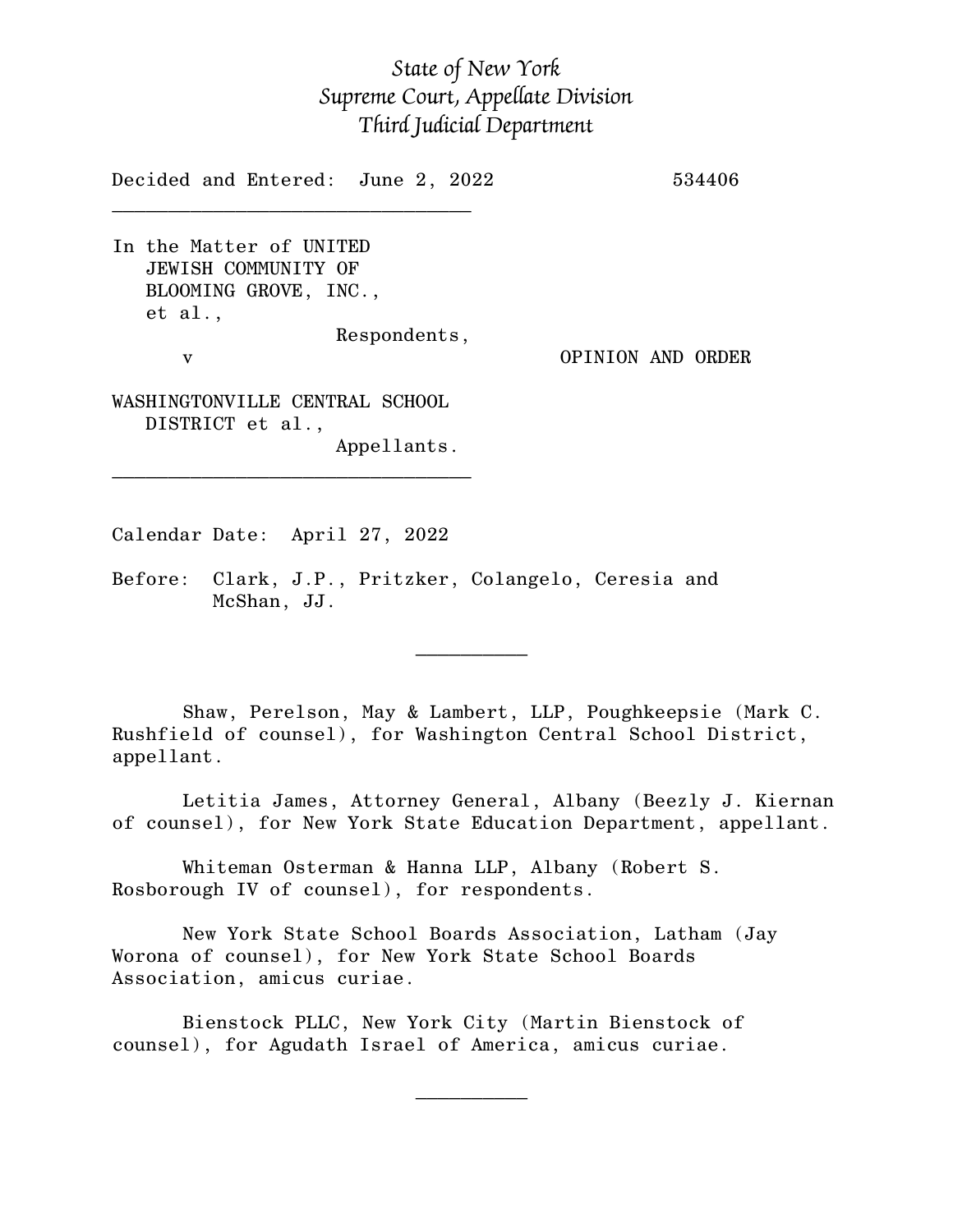## $-2 - 534406$

Ceresia, J.

Appeal from a judgment of the Supreme Court (Lynch, J.), entered November 18, 2021 in Albany County, which, in a combined proceeding pursuant to CPLR article 78 and action for declaratory judgment, among other things, granted petitioners' motion for summary judgment.

Petitioner United Jewish Community of Blooming Grove, Inc. is a not-for-profit corporation that provides services to Jewish families in Orange County. Petitioners Joel Stern and Yitzchok Ekstein reside within respondent Washingtonville Central School District (hereinafter the District) and send their children to nonpublic schools in the Village of Kiryas Joel, Orange County. Although the District provides school bus transportation to resident students who are enrolled in nonpublic schools, like Stern's and Ekstein's children are, it does so only on days when public schools are in session. Given that nonpublic schools, at times, observe different holidays and school breaks than public schools, there are days throughout the school year when the District does not provide transportation to nonpublic school students even though their schools are in session. The District's policy on this issue is consistent with guidance posted on the website of respondent State Education Department (hereinafter SED) – specifically, an online handbook on transportation of students enrolled in nonpublic schools.

On two occasions during the 2020-2021 school year, counsel for petitioners wrote to the District, requesting that it provide bus transportation for students of nonpublic schools in Kiryas Joel on days when those schools were in session but the public schools were closed. After those requests were denied by the District, petitioners commenced the instant hybrid CPLR article 78 proceeding and declaratory judgment action, seeking, among other things, a declaration that central school districts are statutorily required to transport nonpublic school students on all days that their schools are open and that SED's guidance to the contrary is invalid, together with a permanent injunction preventing the District from denying transportation to nonpublic school students on those days. Petitioners sought, and Supreme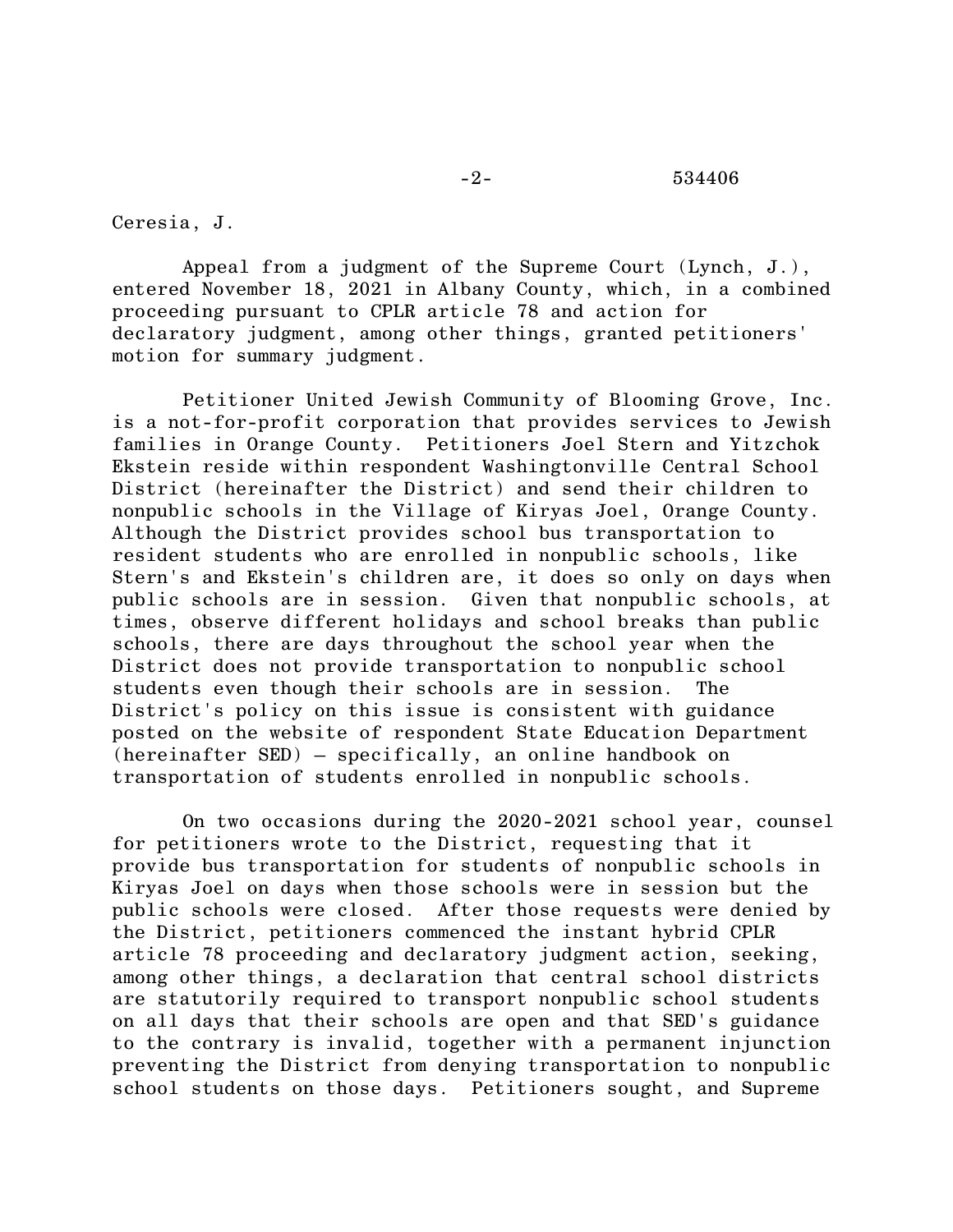Court granted, a preliminary injunction compelling the District to provide the requested transportation at the commencement of the 2021-2022 school year. However, the preliminary injunction was automatically stayed when respondents appealed from the order granting it (see CPLR 5519 [a] [1]), and this Court thereafter, among other things, denied petitioners' motion to vacate the automatic stay (see 2021 NY Slip Op 73586[U]).

Following joinder of issue, petitioners moved for summary judgment on their declaratory judgment claims, the District and SED opposed, and SED cross-moved for summary judgment dismissing the petition/complaint. Supreme Court, among other things, granted petitioners' motion, denied SED's cross motion, issued the requested permanent injunction, declared that the District is required to provide transportation for all nonpublic school students on all days that their schools are open, and further declared that SED's guidance to the contrary is null and void. Respondents appeal. Because we find that school districts outside New York City are not statutorily obligated to transport nonpublic school students on days when public schools are closed, we reverse.

This case turns upon interpretation of Education Law § 3635, which sets forth the obligations of school districts to provide resident children with transportation to public and nonpublic schools. In matters of statutory interpretation, our "primary consideration is to ascertain and give effect to the intention of the Legislature" (Matter of Walsh v New York State Comptroller, 34 NY3d 520, 524 [2019] [internal quotation marks and citations omitted]). Noting that "the clearest indicator of legislative intent is the statutory text, the starting point in any case of interpretation must always be the language itself, giving effect to the plain meaning thereof" (Majewski v Broadalbin-Perth Cent. School Dist., 91 NY2d 577, 583 [1998]; accord Matter of DeVera v Elia, 32 NY3d 423, 435 [2018]). As is relevant here, Education Law § 3635 (1) (a) states that "[s]ufficient transportation facilities . . . shall be provided by the school district for all the children residing within the school district to and from the school they legally attend, who are in need of such transportation because of the remoteness of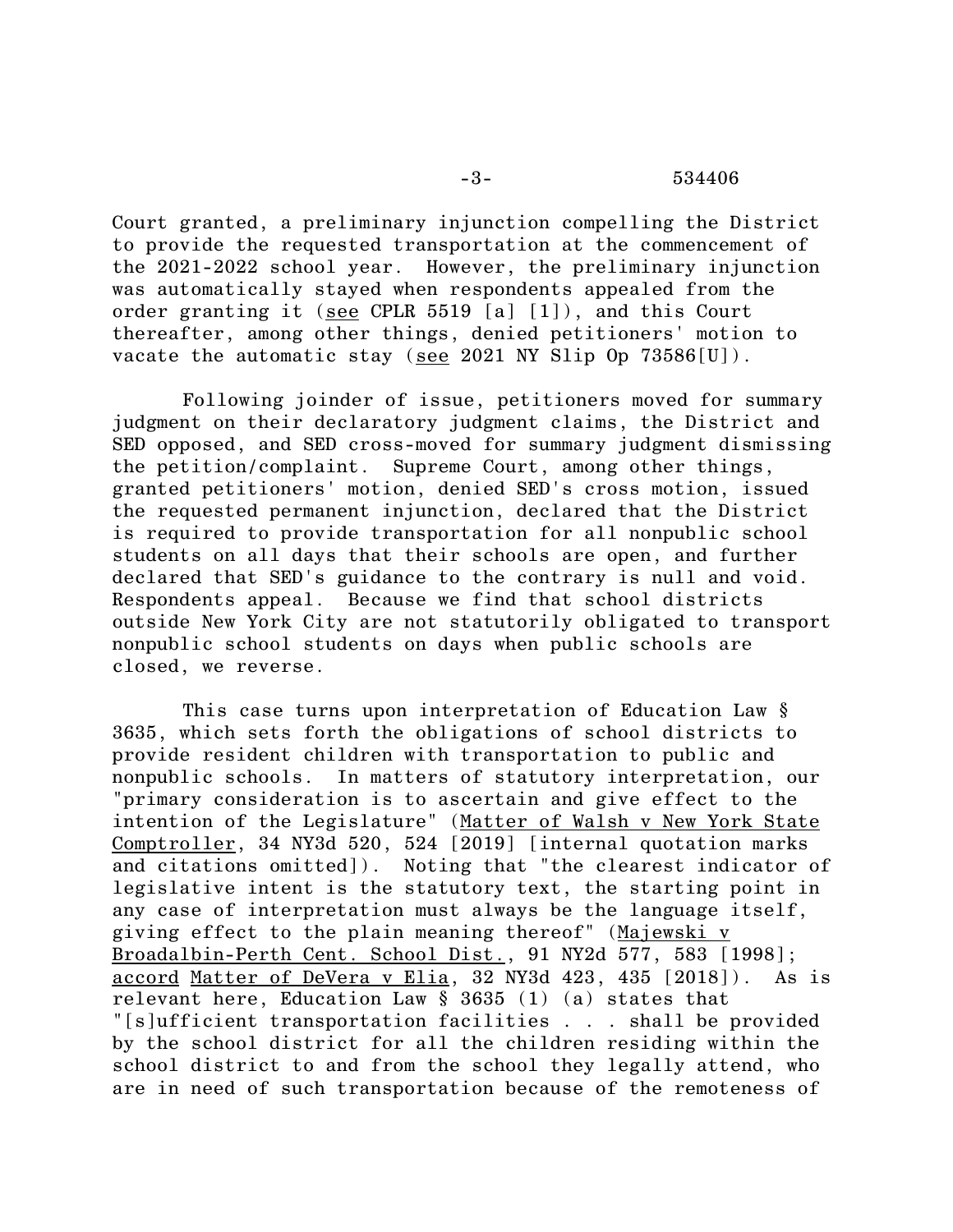the school to the child or for the promotion of the best interest of such children."

While this subsection contains language as to what must be provided ("[s]ufficient transportation facilities"), for whom ("all the children residing within the school district"), and where ("to and from the school they legally attend"), absent from the plain language of the subsection is any explicit direction as to when such transportation must be provided. One interpretation, put forward by petitioners and adopted by Supreme Court, is that all children must be transported to and from school on all of the days that their school is open, with nonpublic school students treated no differently than public school students in that regard. Respondents, on the other hand, interpret the subsection as requiring only "sufficient" transportation, which is achieved by providing equal transportation services, on the same days of the year, to nonpublic and public school students alike. Inasmuch as the statute is silent as to when transportation must occur, and acknowledging the parties' conflicting interpretations – each of which is at least arguably persuasive, with both sides claiming that their interpretation treats all children equitably – we find that the legislative intent on this point cannot be gleaned from the statutory text alone, and therefore an examination of the legislative history is required (see Matter of Shannon, 25 NY3d 345, 352 [2015]; People v Ballman, 15 NY3d 68, 72 [2010]).

The above-quoted statutory language has existed in its current form since 1939 (see L 1939, ch 465). In 1985, the Legislature adopted a separate subsection, Education Law § 3635 (2-a), the purpose of which was to "provide for transportation to nonpublic schools on a limited number of days upon which public schools are scheduled to be closed" (State Ed Dept Mem in Support, Bill Jacket, L 1985, ch 902 at 19). However, as enacted, this subsection applies only to cities with populations in excess of one million, i.e., New York City. Nonpublic schools in New York City may choose, from a limited list, up to five (or, in certain years, up to 10) days on which their students will receive transportation services even though the public schools are scheduled to be closed (see Education Law §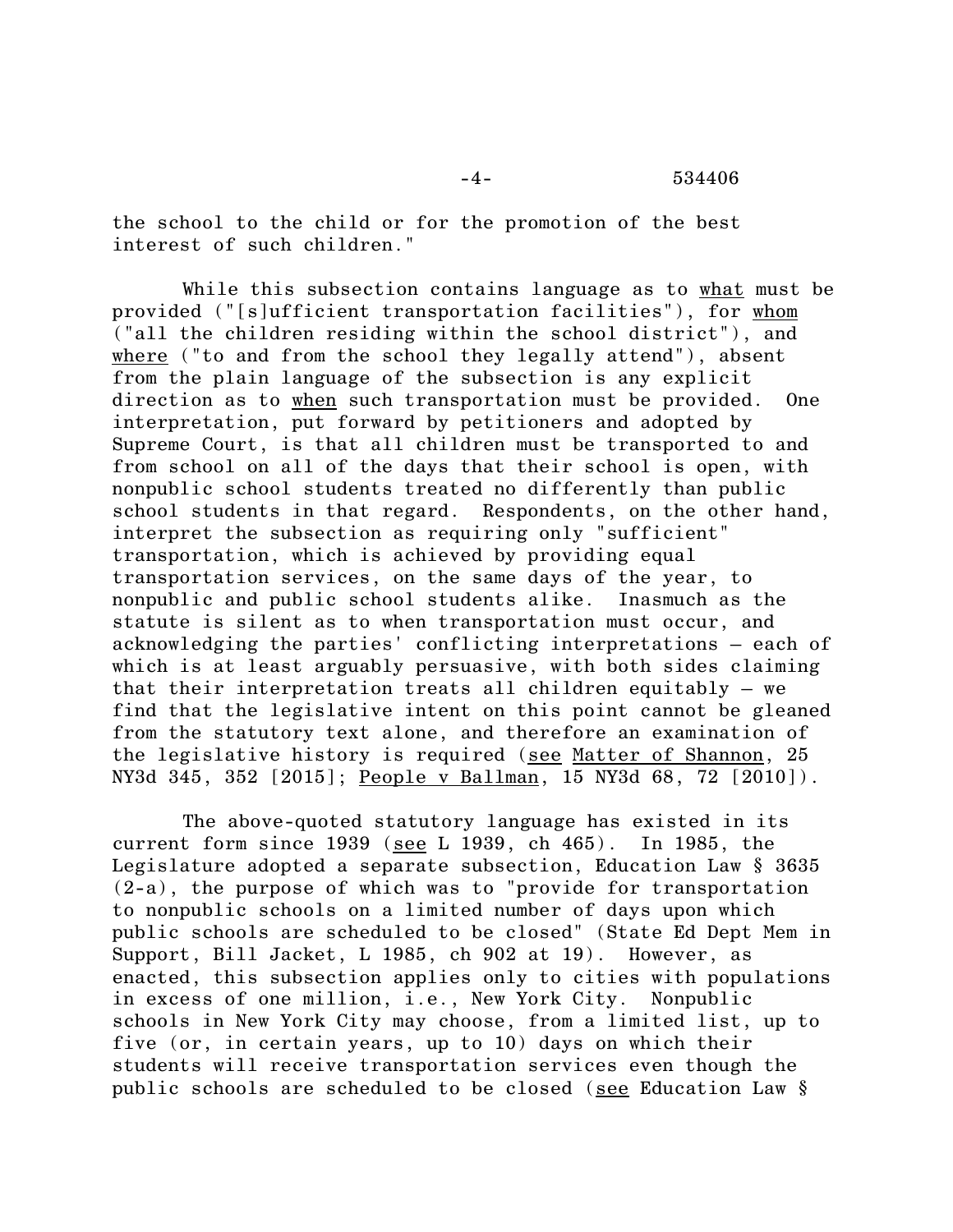3635 [2-a]). This list includes, among others, the week of Labor Day, certain Jewish holidays, and the week between Christmas Day and New Year's Day, but not Saturdays, Sundays or legal holidays. <sup>1</sup> In our view, contrary to petitioners' contention, both the legislative history of this amendment and the plain wording of it  $-$  namely, the use of the language "provide for" (Education Law § 3635 [2-a]; State Ed Dept Mem in Support, Bill Jacket, L 1985, ch 902 at 19) – indicate that its purpose was to expand the number of required transportation days, and not to limit a previously unrestricted transportation obligation.

When the Legislature first considered this amendment to the statute, the original version of the bill contained an additional requirement that central school districts outside New York City also provide transportation to nonpublic school students on days that public schools are closed, albeit for only two days per year, rather than the five or 10 days required in New York City (see State Ed Dept Mem in Support, Bill Jacket, L 1985, ch 902 at 20; Letter from Counsel and Deputy Commissioner for Legal Affairs, State Ed Dept to Governor, Bill Jacket, L 1985, ch 902 at 18). Insofar as the proposed bill pertained to central school districts, it was strongly opposed by New York State United Teachers and New York State School Boards Association, both of which opined that it would impose significant financial and administrative burdens upon central school districts and interfere with negotiated contracts (see Mem in Opposition, NY State School Bds Assn, Bill Jacket, L 1985, ch 902 at 23; Letter in Opposition, NY State United Teachers, Bill Jacket, L 1985, ch 902 at 26-27). By way of example, the New York State School Boards Association pointed out that the Guilderland Central School District transported students to 33 nonpublic schools, resulting in the possibility of up to 66 additional days of transportation that the district would be required to provide in the event that each nonpublic

These are alternate, and not additional, days of transportation, given that the school district is to provide transportation for the same number of days for both nonpublic and public school students, up to a maximum of 180 days (see Education Law  $\S$  3635  $[2-a]$ .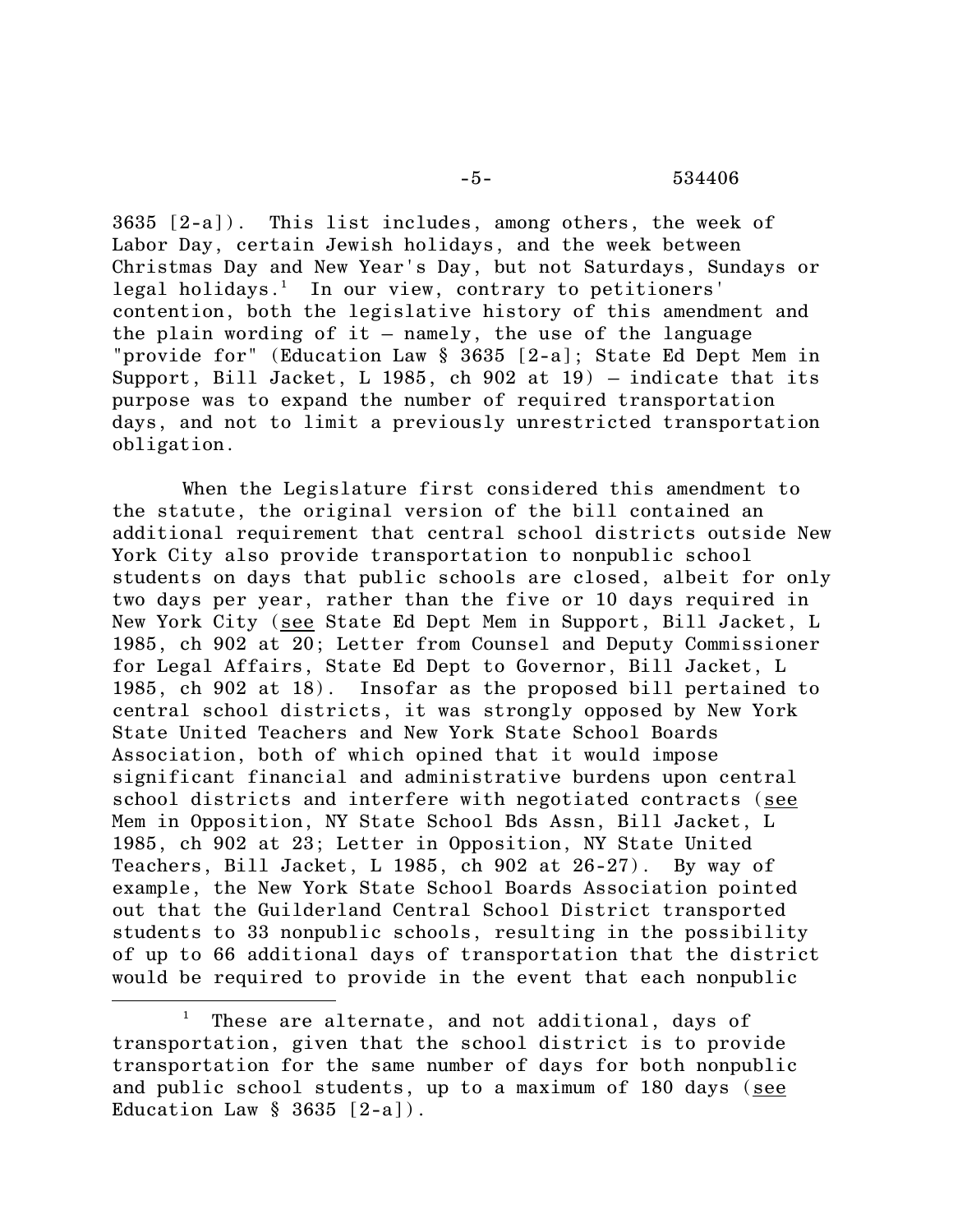school was allowed to choose any two days, as the bill was drafted (see Mem in Opposition, NY State School Bds Assn, Bill Jacket, L 1985, ch 902 at 24). Ultimately, the Legislature omitted this mandate from the final version of the bill, manifesting its intent not to require central school districts to provide transportation to nonpublic school students on days that public schools are closed (see Stettine v County of Suffolk, 66 NY2d 354, 358 [1985]; Patrolmen's Benevolent Assn. of City of N.Y. v City of New York, 41 NY2d 205, 208-209 [1976]; People v Skinner, 94 AD3d 1516, 1519 [2012]).

Further legislative history is instructive. In 1983, 1999, and 2001, the Legislature considered bills that would have expanded Education Law § 3635 by adding language requiring school districts to transport nonpublic school students on certain days when public schools are closed (see State Ed Dept Mem in Support, 1983 NY Senate Bill S4989; Mem in Support, 1999 NY Assembly Bill A7382C; Mem in Support, 2001 NY Assembly Bill A150). None of these bills were passed into law. It is also noteworthy that the Legislature has not intervened, by way of any statutory amendment, to correct SED's longstanding interpretation of Education Law § 3635 as permitting, but not requiring, transportation of nonpublic school students on days when the public schools are closed (see Greater N.Y. Taxi Assn. v New York City Taxi & Limousine Commn., 25 NY3d 600, 612 [2015]). This interpretation by SED has been found in its transportation handbook for at least the last 30 years, and was upheld by its Commissioner 14 years ago in a parent's appeal from a district's denial of transportation (see Matter of Brautigam, 47 Ed Dept Rep 454 [Decision No. 15,772] [2008]).

We reject Supreme Court's broad view of the statute not only because it runs afoul of the legislative history, but also because it would lead to unreasonable results (see People ex rel. McCurdy v Warden, Westchester County Corr. Facility, 36 NY3d 251, 262 [2020]; Lubonty v U.S. Bank N.A., 34 NY3d 250, 255 [2019]). To be sure, the Legislature could not have intended to require school districts to transport nonpublic school students in the summer, on weekends, on state or federal holidays, or on days when public schools are closed for weather-related or other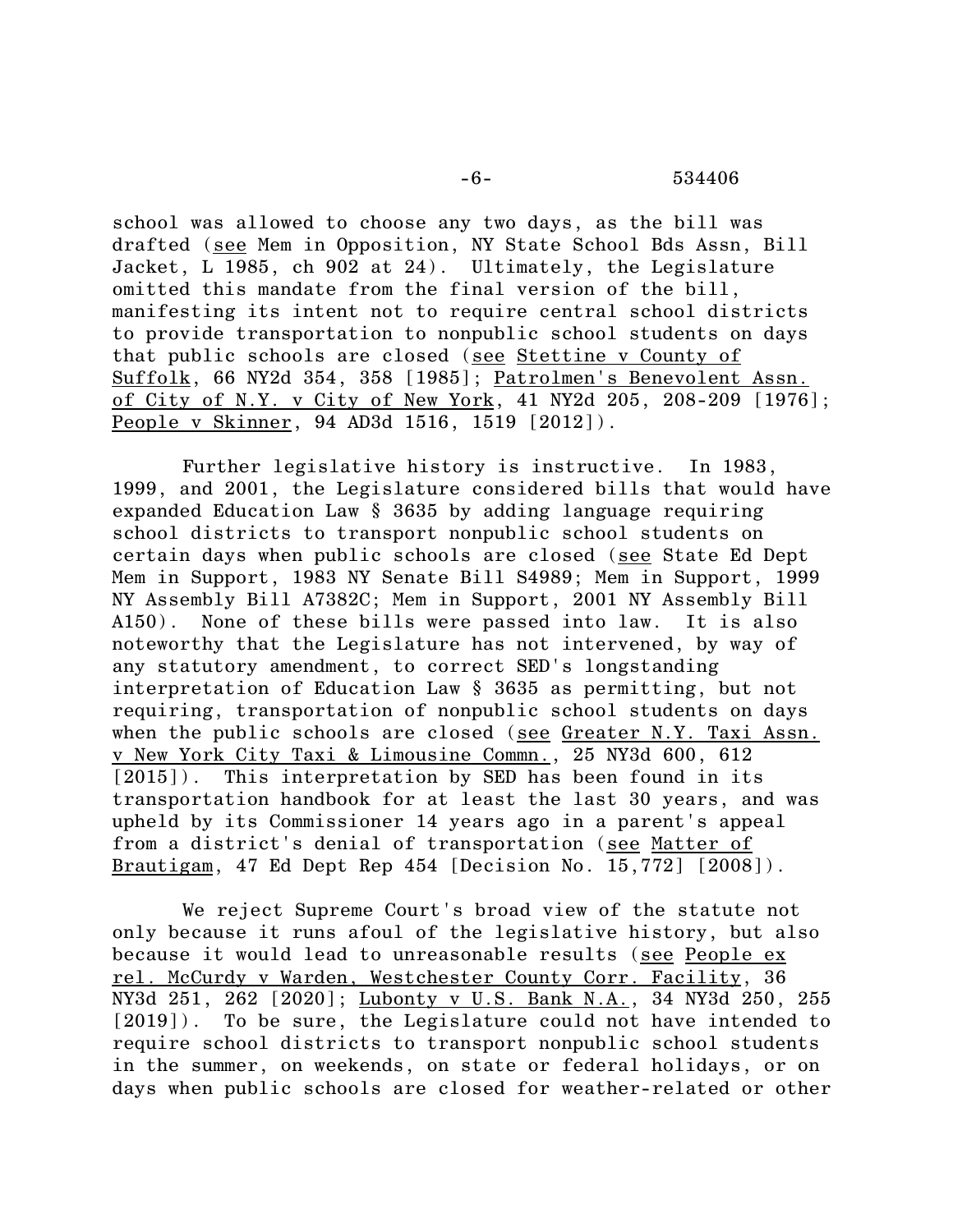## -7- 534406

emergency reasons, none of which would be foreclosed by Supreme Court's interpretation. For all of the foregoing reasons, we hold that Education Law § 3635 (1) (a) permits, but does not require, school districts outside New York City to transport nonpublic school students to and from school on days when the public schools are closed.

Although Supreme Court did not address the two alternative grounds contained in petitioners' summary judgment motion, we find them to be without merit. First, petitioners did not establish that Education Law § 3635, as interpreted by SED, violates the Equal Protection Clause of the NY Constitution.<sup>2</sup> "A violation of equal protection is deemed to occur when a state agency treats persons similarly situated differently under the law" (Matter of Montgomery v New York State Dept. of Corr. & Community Servs., 192 AD3d 1437, 1441 [2021] [internal quotation marks, brackets and citations omitted], lv denied 37 NY3d 908 [2021]). As an initial matter, the statute does not create a suspect classification, as " the unequal treatment of which [petitioners] complain[] is discrimination between public and nonpublic schools, not anything of a religious nature" (Archbishop Walsh High School v Section VI of N.Y. State Pub. High School Athletic Assn., 88 NY2d 131, 136 [1996]). That said, "[w]here, as here, a legislative distinction is not based on a suspect classification and does not impair a fundamental right, the challenger has the tremendous burden of demonstrating that no facts can reasonably be conceived to show the existence of a rational basis in support of some legitimate state interest in drawing the distinction" (Sullivan v Paterson, 80 AD3d 1051, 1053 [2011]). Even assuming, without deciding, that SED's guidance treats nonpublic and public school students differently, SED has articulated a rational basis for it – the financial and administrative burdens that would be imposed upon school districts if they were required to transport nonpublic

<sup>2</sup> While petitioners also made a state constitutional claim on the ground that SED's guidance violated their right to free exercise of religion, petitioners do not raise this contention in their brief and have therefore abandoned it on appeal (see Matter of Pratt v New York State Off. of Mental Health, 153 AD3d 1065, 1067 [2017]).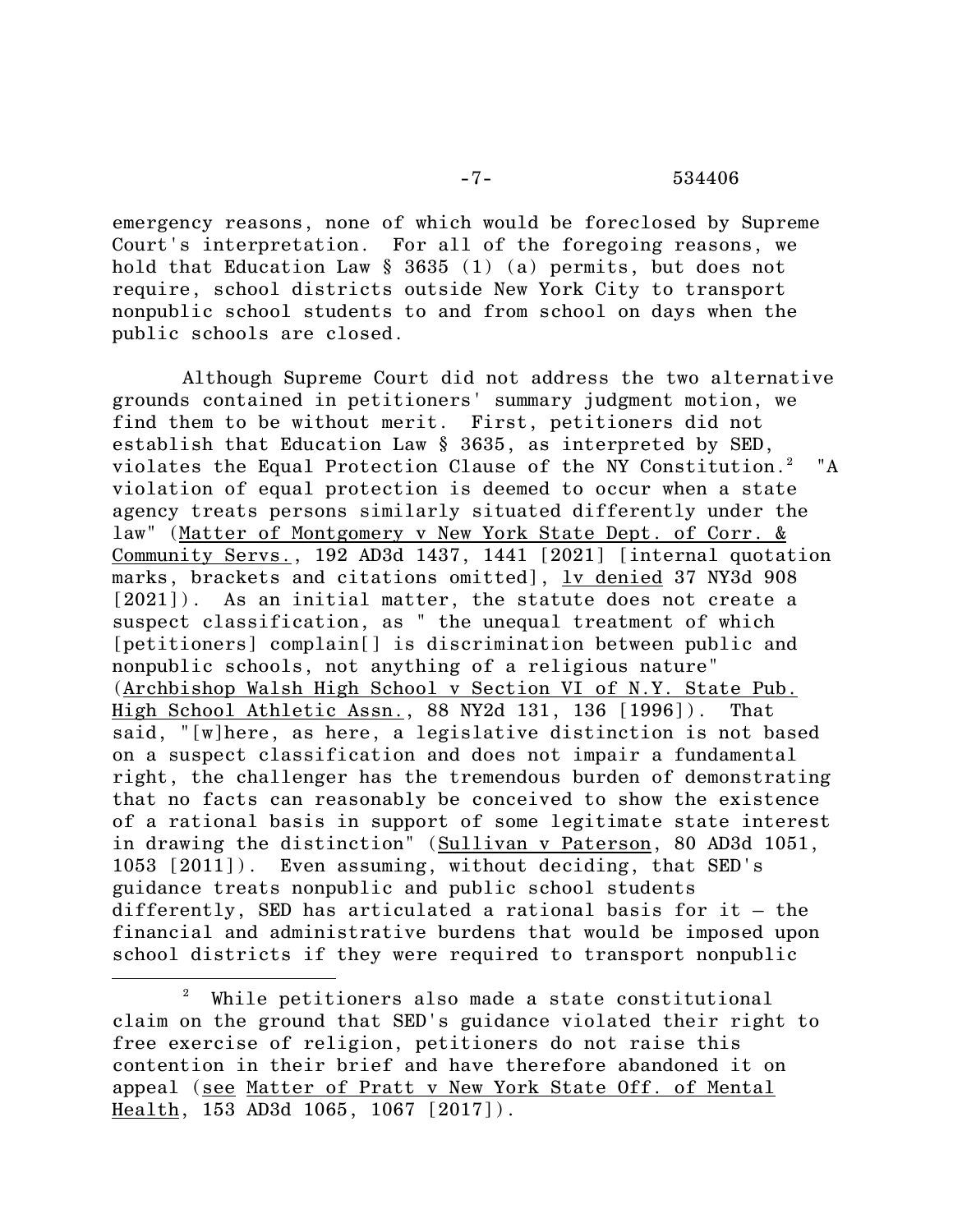school students on days when public schools are closed (see id. at 1054; Bukovsan v Board of Educ. of City School Dist. of City of Oneonta, 61 AD2d 685, 687 [1978]).

Second, petitioners failed to show that SED's transportation guidance violates either the State Administrative Procedure Act or the separation of powers doctrine. SED's online handbook, in a question-and-answer format, simply provides interpretation and clarification of statutory transportation requirements and is therefore exempt from the rule-making requirements of the State Administrative Procedure Act (see State Administrative Procedure Act § 102 [2] [b] [iv]; Matter of Board of Educ. of the Kiryas Joel Vil. Union Free Sch. Dist. v State of New York, 110 AD3d 1231, 1234 [2013], lv denied 22 NY3d 861 [2014]). Likewise, this interpretive guidance does not constitute legislative policy-making in violation of the doctrine of separation of powers.

Finally, given that our disposition in this hybrid proceeding is on the merits, we will make declarations of the rights of the parties (see Hirsch v Lindor Realty Corp., 63 NY2d 878, 881 [1984]; Dodson v Town Bd. of the Town of Rotterdam, 182 AD3d 109, 113 [2020]).

Clark, J.P., Pritzker, Colangelo and McShan, JJ., concur.